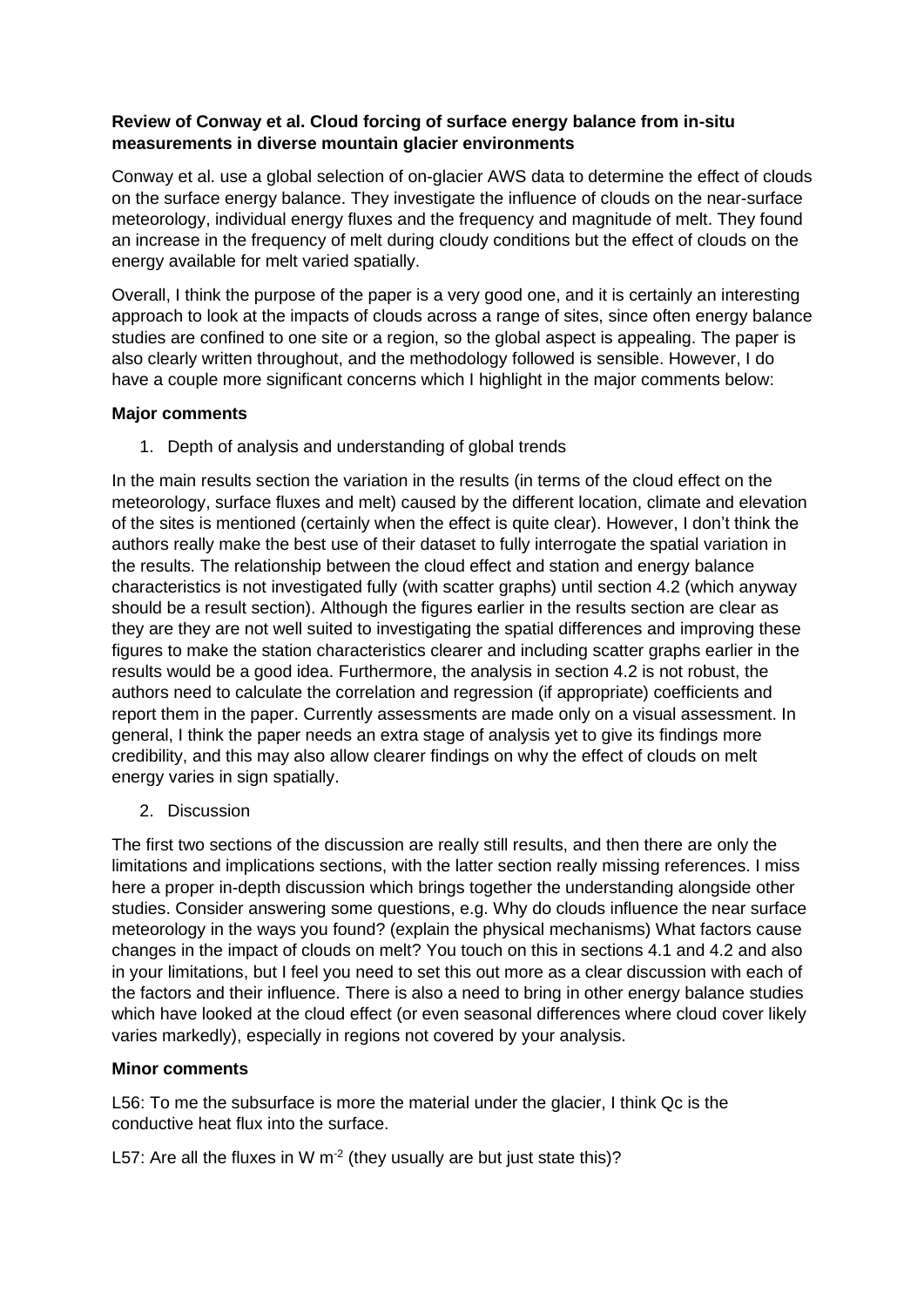L86-88: It might be worth expanding on some of these methods to derive cloudiness and their main assumptions/difficulties.

L99: Define AWS here.

In methods: Maybe it would be useful to have a simple idea of the climate type/seasonality of each site? It seems that the overall broader climatology will drive the differences in the cloudiness patterns and how they relate to the melt seasons, so having this context early on would be useful.

L110: Due to the different methods of the calculation of the turbulent fluxes consider including a table with how the non-radiative fluxes were calculated for each site (in the appendix/SI would be fine).

Figure 1: Maybe include insets where you have several sites relatively close by in a region. Also use a different symbol to label colour for readability.

Sections 2.3, 2.4 and 2.5 – if these are all within 'data processing' then it might make sense for these sections to be 2.2.1, 2.2.2, 2.2.3 (so sub-sections of 2.2)

Figure 3 caption: 'Steps'

L149-162: Honestly, I think this could go into an appendix or SI. But I am wondering, if you had to do these quality checks then how do you know that the SEB fluxes were also calculated post these quality checks - I thought you were using the published data (which hopefully would already be checked?) Can you clarify this please. Calculating Ts from LWout works quite well but not always, give the reference for how you did this.

L172: Also define sigma as the Stefan Boltzmann constant, and give a reference for this equation.

Section 2.4 could probably be shortened.

Figure A2, A4: Please add a legend so the reader knows that the colours are used to define the melt season.

L224: Why only look at the cloud effects versus the radiative fluxes? You do look in Figure 11 at the importance the turbulent fluxes for melt and how that varies with cloudiness, but why not also include them as for the radiative fluxes in Figure 7. Furthermore, is there not some circularity in looking at the LWnet differences given that LWin is used to calculate the cloudiness?

Figure 4 caption: It would be useful to have a legend, or at least to explain what the darker via lighter colours represent. From the text it seems like darker colours = greater frequency of conditions, but this should also be clear from the figure/legend on its own. Consider outer boxes (or other methods) showing the splits between regions.

L258: 'between monsoon and arid regions *although it still shows an increase in partially cloudy conditions in the melt season*' Or something similar, just for clarity.

Figure 5: This is nice way to show the cloudiness at the sites, but it might be useful to have some overall metrics so its slightly quicker to compare sites, e.g. the mean and range of melt season monthly cloudiness? It might also be useful to group by region (Himalayan, European etc.) Even though I know most of these sites and where they are its not so easy to see trends, and I imagine it would be harder if you didn't know inherently the site locations.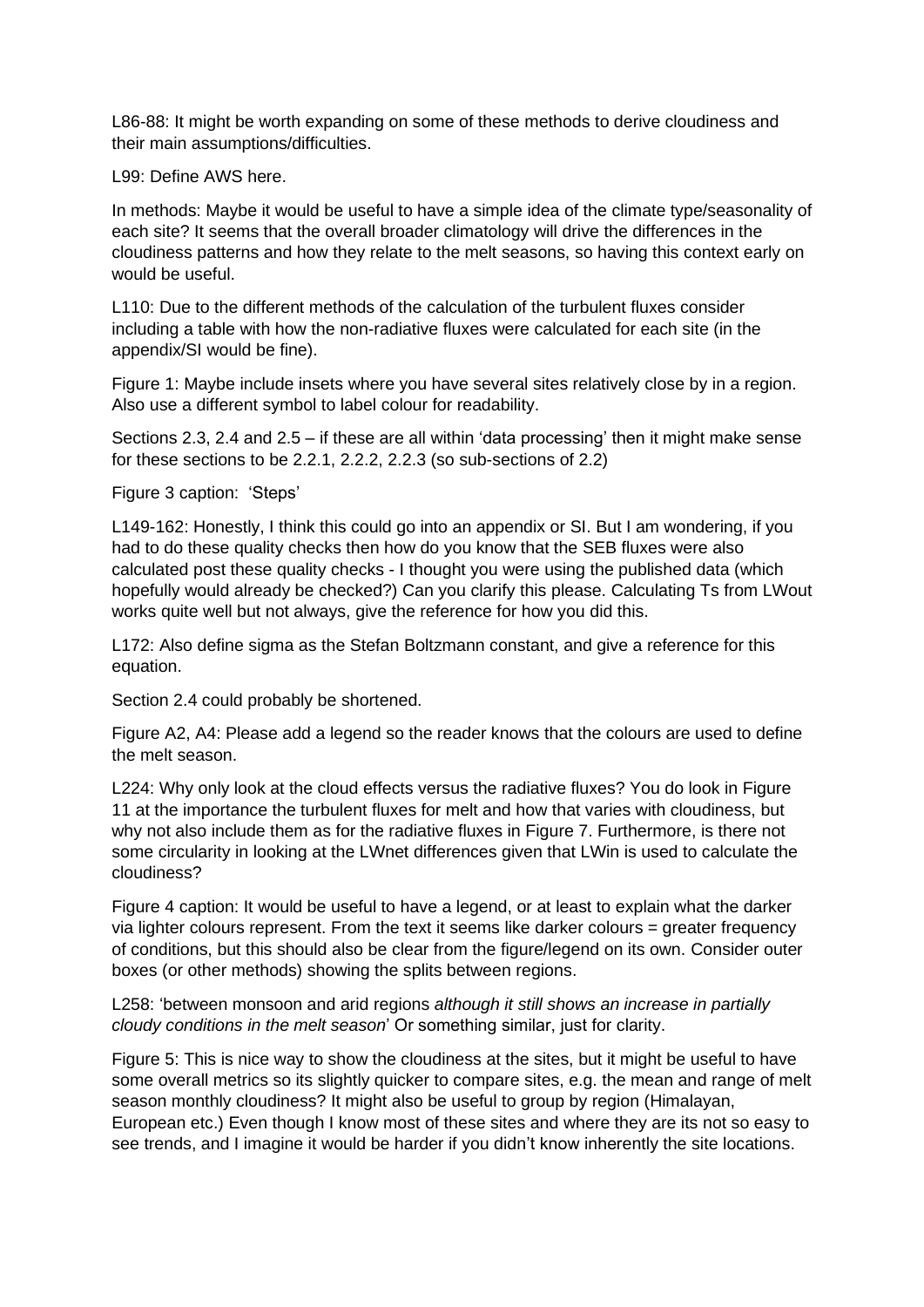Figure 6: Maybe it would be helpful to take this a step further, for instance can you relate the gradients of these lines to the site lat/long/elevation, e.g. in a scatter graph? It's easy to see that KERS, MERA and ZONG are different but harder to know what is causing the variation in the other sites. You do attempt this in the discussion but I think this analysis could be more thorough and come earlier in the paper.

L289: 'cloud effect is small and negative' It would be useful also to scatter this overall change in Rnet against the sites to see if there are regional clusters.

L293: 'more positive response to' - do you mean in terms of an increase in Rnet here?

L307: 'relationship is weak and non-linear' - Quantifying the strengths of these relationships and their gradients (for all the variables in Figure 8) would be a good idea.

L323: 'at all study sites' - this doesn't appear to be the case for GUAN.

L329 – 331 'While…..day and night' – Add a reference to this effect if you don't show the analysis yourself.

L331- 334: This sentence might be better earlier in the paragraph.

Figure 9: Here and in other similar figures, it might be a good idea to use different line styles as well as colours to indicate different regions? It might also allow you to use fewer colours, and have a palette which is more colour blind friendly. The strength of this paper is the wide range of sites and yet you need to show better the regional/climate/elevation differences in your plots.

L337: 'indicating *sublimation*' Since we are going from ice to vapour.

Section 4.1 In this section in general you could do with better links (references to) your results section, so for instance refer back to the figures or sections where these results which you are bringing together are first mentioned. I also think this section could also be rather in the results section still.

L388: 'At all *of these* sites,'

L392: 'and QL' Usually increased QL (sublimation) would decrease melt? Or do you mean increased in terms of less negative? But I would expect the opposite if its windier.

Section 4.2: Again, to me this section is still results. You need to do the statistics here and show them - are these relationships significant at a given p-value? What are the  $R^2$  values? Just showing the scatters on their own in Fig 12 is not enough. Also consider looking at only the sites in the ablation zone or those in different regions separately.

L403: 'with latitude or altitude' - There does look to be a relationship with latitude, perhaps with an outlier? Do the stats to check.

L404: 'Neither average near-surface air temperature' - Again, Ta does look to relate to the cloud effect, but you need to do the stats to know!

Figure 12: Here it would really help (similar to in the line graphs above) to somehow differentiate (maybe using symbols) the different regions. You should also include a legend for this figure so the reader can understand it on its own. Also why not include also the influence of the turbulent fluxes and wind speed?